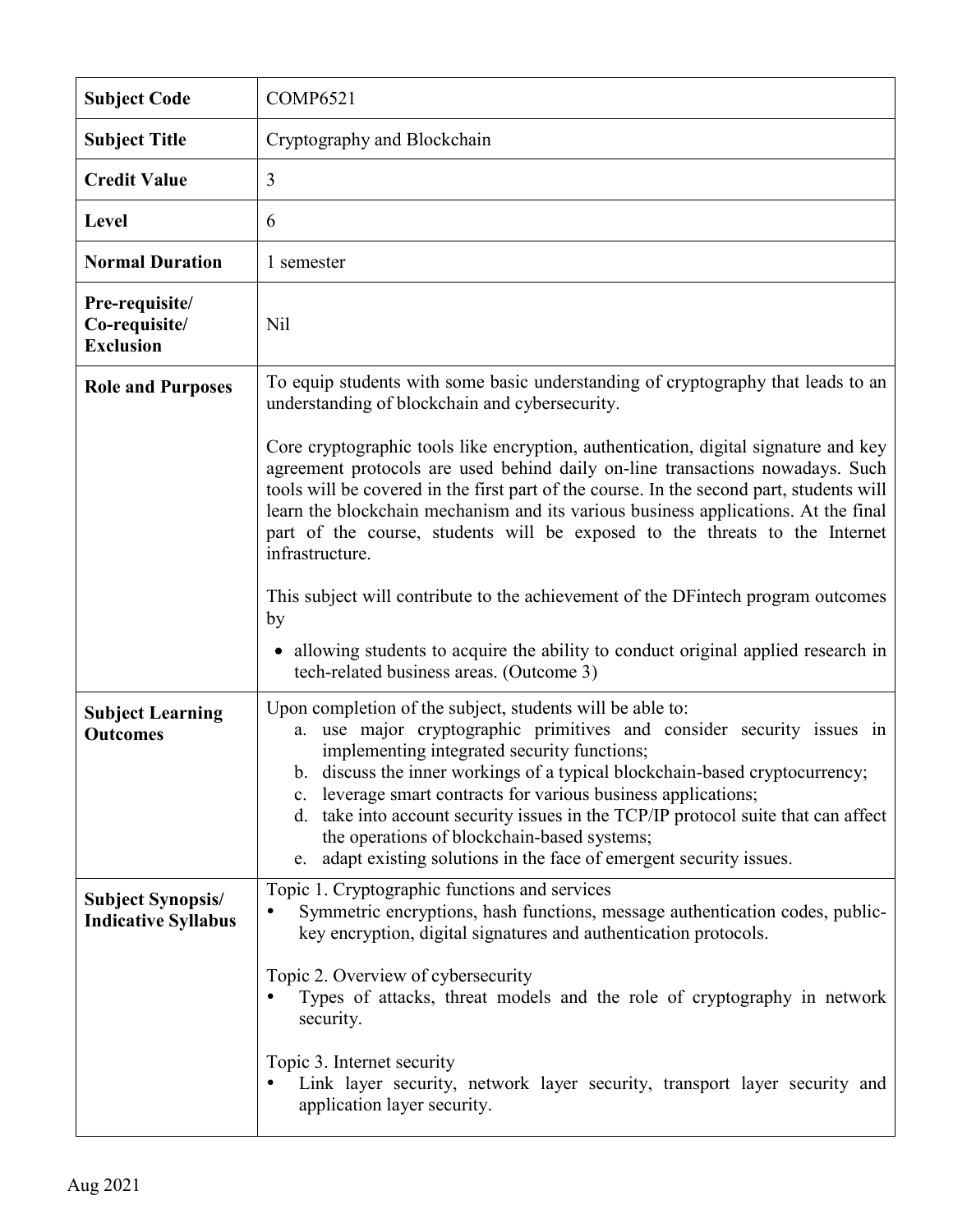|                                                                                             | Topic 4. Understanding blockchain for cryptocurrencies<br>Discover the building blocks of the technology and the operation of blockchain.<br>Explore how blockchain plays a central role in cryptocurrencies, and the scope<br>$\bullet$<br>of the blockchain industry.<br>Topic 5. Blockchain-based applications<br>Discover how smart contracts and decentralized applications enable new<br>$\bullet$<br>mechanisms for trading, settlement, clearing, and new forms of business<br>management and organization.<br>Investigate key strategic challenges and opportunities in these areas.<br>$\bullet$<br>Topic 6. Latest trends and concerns<br>Explore attacks on blockchain-based systems, and alternatives to traditional<br>blockchains.<br>Reflect on how blockchain could change the ways of doing business, and<br>$\bullet$<br>impact industries, consumers and society. |                            |                                                                                                                   |            |           |           |           |  |
|---------------------------------------------------------------------------------------------|---------------------------------------------------------------------------------------------------------------------------------------------------------------------------------------------------------------------------------------------------------------------------------------------------------------------------------------------------------------------------------------------------------------------------------------------------------------------------------------------------------------------------------------------------------------------------------------------------------------------------------------------------------------------------------------------------------------------------------------------------------------------------------------------------------------------------------------------------------------------------------------|----------------------------|-------------------------------------------------------------------------------------------------------------------|------------|-----------|-----------|-----------|--|
| <b>Teaching/Learning</b><br><b>Methodology</b>                                              | The course will be offered in a mode that combines seminars, case studies, team<br>presentations and group discussions.                                                                                                                                                                                                                                                                                                                                                                                                                                                                                                                                                                                                                                                                                                                                                               |                            |                                                                                                                   |            |           |           |           |  |
| <b>Assessment</b><br><b>Methods</b> in<br><b>Alignment with</b><br><b>Intended Learning</b> | Specific assessment<br>methods/tasks                                                                                                                                                                                                                                                                                                                                                                                                                                                                                                                                                                                                                                                                                                                                                                                                                                                  | $\frac{0}{0}$<br>weighting | Intended subject learning outcomes<br>to be assessed<br>$\mathbf{b}$ .<br>$\rm d$ .<br>$\mathbf{c}$ .<br>e.<br>a. |            |           |           |           |  |
| <b>Outcomes</b><br>(Note 4)                                                                 | <b>Continuous Assessment*</b>                                                                                                                                                                                                                                                                                                                                                                                                                                                                                                                                                                                                                                                                                                                                                                                                                                                         | 100%                       |                                                                                                                   |            |           |           |           |  |
|                                                                                             |                                                                                                                                                                                                                                                                                                                                                                                                                                                                                                                                                                                                                                                                                                                                                                                                                                                                                       |                            |                                                                                                                   |            |           |           |           |  |
|                                                                                             | 1. Class participation                                                                                                                                                                                                                                                                                                                                                                                                                                                                                                                                                                                                                                                                                                                                                                                                                                                                | 20%                        | $\sqrt{}$                                                                                                         | $\sqrt{ }$ | $\sqrt{}$ | V         | $\sqrt{}$ |  |
|                                                                                             | 2. Group Case study &<br>presentation                                                                                                                                                                                                                                                                                                                                                                                                                                                                                                                                                                                                                                                                                                                                                                                                                                                 | 20%                        | $\sqrt{}$                                                                                                         | $\sqrt{}$  | V         | V         | V         |  |
|                                                                                             | 3. Individual Assignment                                                                                                                                                                                                                                                                                                                                                                                                                                                                                                                                                                                                                                                                                                                                                                                                                                                              | 20%                        | V                                                                                                                 | V          | V         |           | $\sqrt{}$ |  |
|                                                                                             | 4. Individual Assessment (e.g.<br>Test)                                                                                                                                                                                                                                                                                                                                                                                                                                                                                                                                                                                                                                                                                                                                                                                                                                               | 40%                        | $\sqrt{}$                                                                                                         | $\sqrt{}$  | V         | $\sqrt{}$ | $\sqrt{}$ |  |
|                                                                                             | Total                                                                                                                                                                                                                                                                                                                                                                                                                                                                                                                                                                                                                                                                                                                                                                                                                                                                                 | 100%                       |                                                                                                                   |            |           |           |           |  |
|                                                                                             | *Weighting of assessment methods/tasks in continuous assessment may be different,<br>subject to each subject lecturer.<br>To pass this subject, students are required to obtain Grade D or above in the<br>Continuous Assessment components.                                                                                                                                                                                                                                                                                                                                                                                                                                                                                                                                                                                                                                          |                            |                                                                                                                   |            |           |           |           |  |
|                                                                                             | Explanation of the appropriateness of the assessment methods in assessing the<br>intended learning outcomes:                                                                                                                                                                                                                                                                                                                                                                                                                                                                                                                                                                                                                                                                                                                                                                          |                            |                                                                                                                   |            |           |           |           |  |